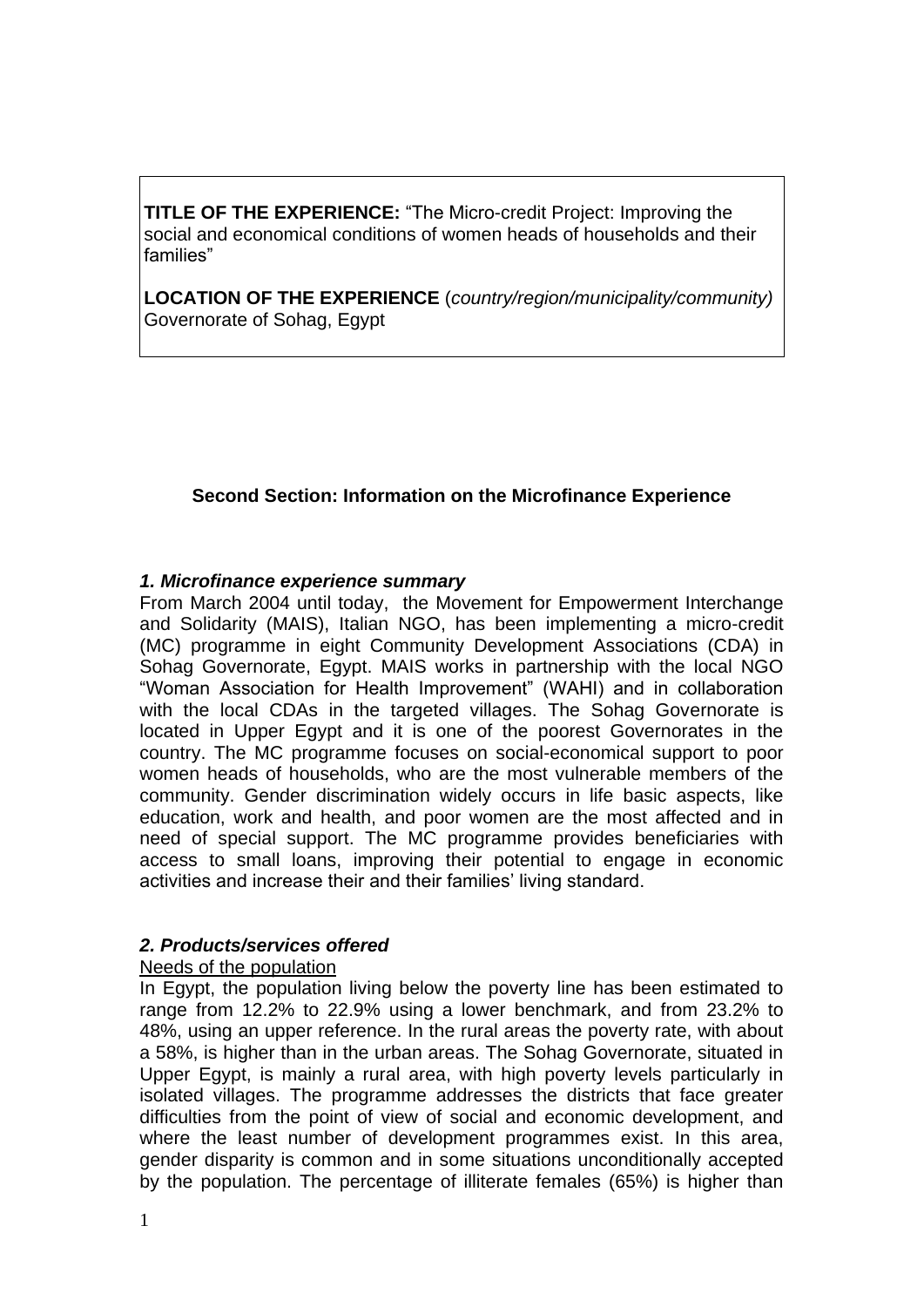the male one, access to primary, secondary and high school is extremely unbalanced in favor of the males. Furthermore, while the female labor force has risen up to the 15% of the total labor force, they still work in the informal and unregulated sector. The men's occupation structure is more evenly distributed than women's, who have access to a limited number of occupations at all levels. Due to the high level of poverty, and to social habits traditionally rooted in rural communities like Sohag, poor women (widows, divorced or married), need a special support, in order to be able to sustain their families. Being poor and living in rural areas, the targeted women lack easy access to basic resources. In fact, target group's demands are basic, like food provision, school fees for children, clothes, purchasing furniture for the house, and house rehabilitations. Due to the high level of unemployment and to mobility restrictions in rural areas, the chance to get loans, and of being supported by other social services (like literacy classes or health consultancies), improve enormously the living conditions of women and their children. Being involved at both levels, financial and social, women have the chance to actively take part in development processes of their community, and empower themselves in the economical, social and personal sphere. The Micro-credit programme carried out by MAIS in Sohag, started in March 2004 in two CDAs and after six months it expanded to six CDAs: Es-Sawama'a, Bani Zaar, Siflaq, El-Khiyyam, Sohag and Hawawish. Today the communities targeted by the micro-credit scheme are eight, after the villages of Ghena and Edfa were included in the programme, and the number of beneficiaries increased. Currently, the total number of beneficiaries reached 1.314 clients. (see graphic 1) It started as a component of a broader project, which is mainly concentrated on women's empowerment, children care and awareness campaigns in the rural areas surrounding Sohag.

### Products and services

The MC programme disburses small loans (of different amounts) to finance the following economic activities: Animal husbandry,Commercial, Handicrafts. Beneficiaries are mostly involved in animal husbandry (82%), followed by commercial activities (15%) and handicrafts (3%).

### Conditions and criteria to obtain a loan

The conditions to obtain a loan are the followings: Being head of a household, Age: from 23 to 55, Willing to start a project and having a clear plan, Having a guarantor, Having an official document (ID). Loans are disbursed only after investigation in the applicant's village about her reliability and trustworthiness, and after the analysis of her project proposal by the Board of the program. he women then have to sign notes payable correlated to each payment amount plus the interest, according to the agreed repayment schedule. Also the guarantor has to co-sign the loan contract.

### Loan disbursement procedures

Loan Disbursement cycles is divided in different steps, as follows. The Credit Officer in each community develops a plan to market loans in the area, and afterwards all the Credit Officers organize a group meeting of women beneficiaries, at the end of which loan applications are distributed and filled by interested women. During this phase, each Credit Officer reviews the loan applications submitted, in terms of compliance with the credit conditions,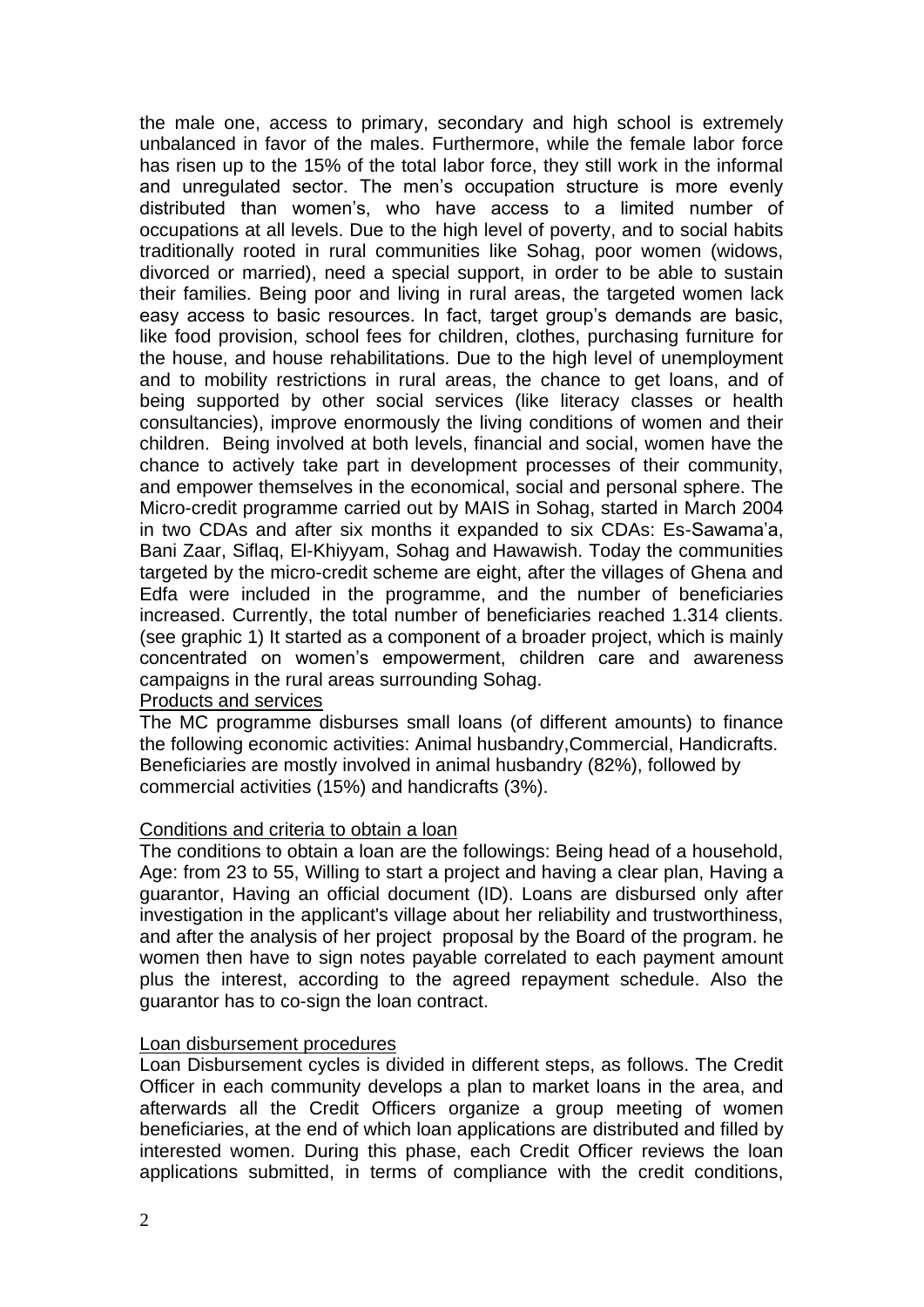subsequently they will visit eligible applicants to verify the information given in the loan application, to identify the nature of the proposed activity and make sure about the client's expertise. During the visit, the Credit Officer examines the availability of the location chosen for the enterprise and the client's reputation. After collecting all the application documents, it will be reviewed by the loan committee. Loan committee's approval is the final phase of the review process, before disbursing the credit. Once repayment begins, the Credit officer schedules their visits to coincide with repayment dates, so that they collect instalments according to schedule, and at the same time, monitors the advancement of the enterprises. Periodically, the Field Supervisor organizes field visits in order to identify problems encountering the borrowers, to provide advice and to identify any problem or hindrance that might affect the success of the enterprise.

Disbursements amounts: First loan: 500 EGP, Second loan: 1000 EGP, Third loan: 1500 EGP, Fourth loan: 2000 EGP,Fifth loan: 3000 EGP

## Governance and decision making

The managing committee is composed by MAIS, WAHI and the undersecretary of the Egyptian Ministry of Social Solidarity (MOSS). The committee reviews the work of the managers and approves the disbursements, it solves problems, it advices on strategies to expand or redirect credits. The *Project Manager* supervises the whole team and specifically signs the contracts and approves the minute of the committee. The *Financial Manager* manages the bank accounts and receives all the money collected from the credit officers and checks from the accountant. She supervises all the documentation of the project.

The *Administrative Accountant* is responsible of: Receiving the application forms and reviewing them, Preparing the disbursement minute, Preparing the repayment schedule, Receiving the monthly instalments, Preparing the financial monthly report, Filling the bank documents, Preparing the documentation needed for the disbursement, Filling the clients' documents, Up-dating the project register for the disbursement process

The *Credit Officer* (one for each CDA) is responsible of: Filling the application form, Collecting monthly instalments, Writing reports for each clients, Supporting the beneficiaries in finalizing the procedures of insurance process for all husbandry projects.

The *Facilitators* are responsible of: Checking the application forms, Home visits to check the applicants, Field visits to monitor the enterprise created by the applicants, Monitoring the insurance process for the husbandry projects, Problem solving with the Credit Officer, Attending the disbursement, Organizing with the Credit Officer the appointment of loan disbursement

At the decision making level there is a positive component of decentralization: Credit Officers can decide whether to disburse a loan to an applicant, given that they are those who know better than anyone their situation and can evaluate their projects. The operating staff is composed by:

*Credit officers***:** members of the CDAs that are involved part-time in the Microcredit program.

*Facilitators*: the program counts 16 women who come from the villages where MC is implemented. They visit the clients before the loan and follow up the credit, especially in case of delinquency.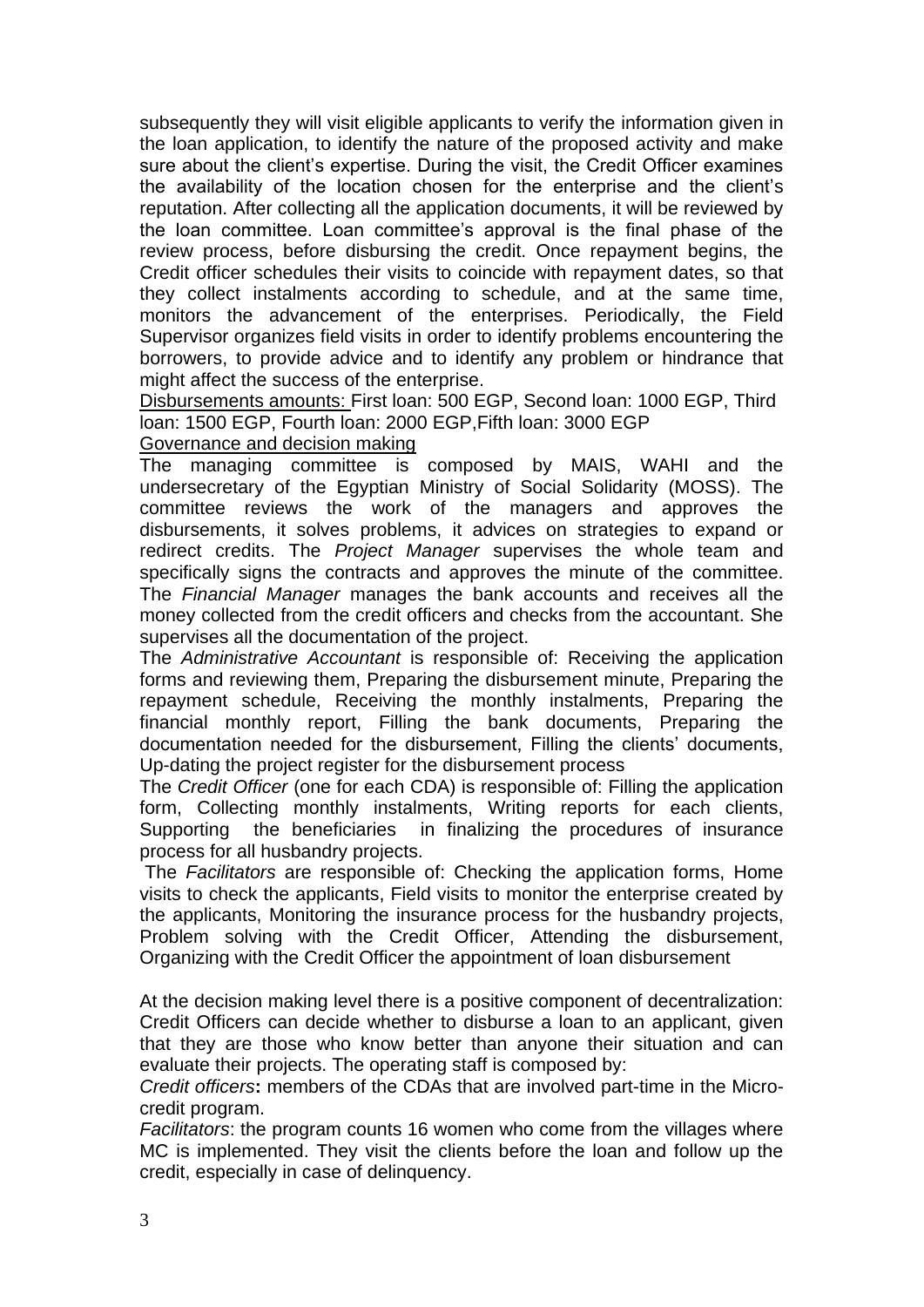*Volunteers*: members of the CDAs.

## Budgeting Process

The programme relied on a grant donated by the Italian Ministry of Foreign Affairs as first source of funding.

### Auditing

The Country Representative of MAIS is currently responsible for the internal auditing of the program.

## **Procedures**

The credit policies and procedures for the microcredit program are standardized in a manual. The manual, written in December 2003, states: loan conditions (interest rate, loan size, duration and repayment methodology, security), loan disbursement procedures, loan tracking procedures, delinquency procedures, loan management, incentive system for the field staff

### Management Information System and Equipment

**Infrastructure.** The NGO uses Excel sheets to manage the information that were previously collected by hand.

**Accounting.** There is a strong need for an accountancy software in order to manage properly all the financial information related. Training on these issues is fundamental also.

**Security**. No use of specific passwords, regular backups of all data or be stored in a fireproof safe, valuable documents are locked. Regular backups of data is done by the project accountant and checked well plus the preservation of hard copies from all the project data.

**MIS plan and future improvements**. There is a need to change completely the system of data entry and elaboration. A future plan might include finding a good open source loan tracking system software, training the staff that will deal with it and installing it. The software might also be installed at every CDA and data could flow in one database at real time, allowing to have a complete picture of the whole program at any time.

Information quality and dissemination

Reports are available monthly. Market information are collected, but most of the loans are disbursed for very small husbandry activities and probably so far they were not considered a priority. They might be important in case of an expansion of the services (for example, providing technical assistance to beneficiaries to diversify their activities). Technical assistant is provided to beneficiaries through awareness seminars conducted by professors from the Faculty of Agriculture in Sohag University. They provide women and men with information on modern methodologies of raising and fertilizing cattle. Moreover, they give them information on procedures of protections from common diseases and the proper way to provide first aid to their animals. MAIS organized more than 30 awareness seminars in the targeted area to raise people's awareness on such subjects.

## *3. Innovation*

Innovative aspects of the micro-credit scheme emerge from the beneficiaries' opinion about the programme's flexibility, in particular for what regards the repayment schedule and the guarantor's conditions. To a large extent, flexibility is also a source of success for the programme. In fact, many women in the village feel that the programme requirements are not too rigid, and they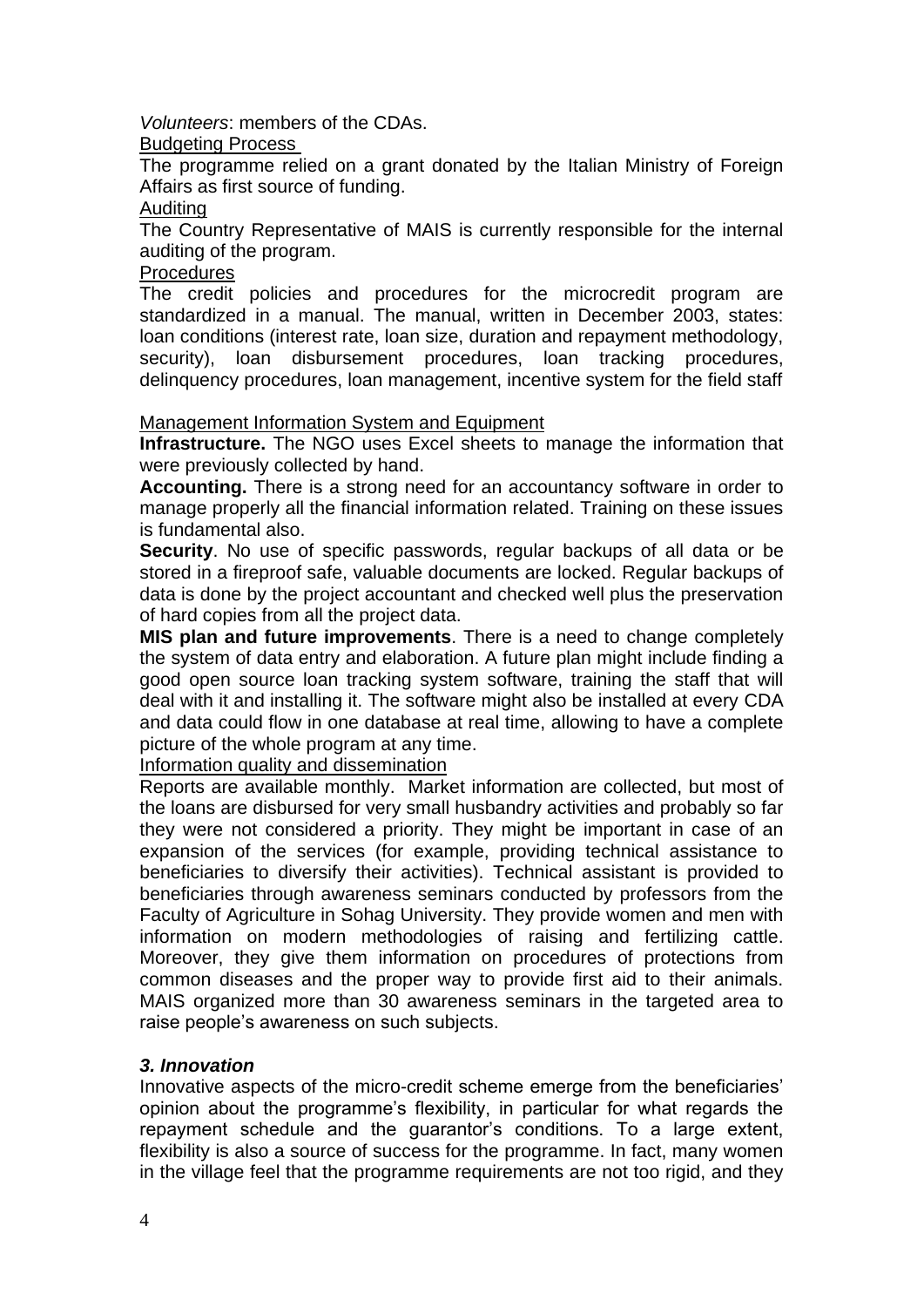feel encouraged to apply hoping thus to solve concretely their pressing needs. As a matter of fact, women in the village of Siflaq complained about the strict and unsuitable conditions applied in two different micro-credit programmes carried out in their villages: women have no choice in the repayment schedule and they have to accept the weekly repayment, which, in their opinion, is too frequent. Furthermore, they face many limitations in the choice of the guarantor who, in those other programmes, has to be an employee in the public sector or has to own a significant land property. As mentioned above, the MC programme conditions regarding the guarantor implies that he should be a relative, friend or neighbour of the loan applicant. This condition easies significantly the procedures and make feel the applicant secure, engaging with family or friends, rather than with unknown people. Regarding the different types of repayment schedule, the broad choice in paying back the loans, time-wise, permitted the women to not hesitate in applying for credits, as they felt sure they will be able to pay back on time. Both aspects, guarantor conditions and wider time-wise choice of repayment, are innovative elements and they are completely supported by the presence of field monitors, who carry out home-visits in the targeted villages, in order to monitor regularly the activities and provide advices. Plus, the beneficiaries are already known personally by the staff on the field, because they usually attend the activities organized by the NGO, such as the vocational training or awareness campaigns. Usually they get to know about the possibility of receiving a small loan during these occasions. The project offers some extra activities that are very useful for the beneficiaries and make it particularly appealing: when a loan is disbursed to buy an animal, the NGO provides training on the best way to take care of it and meanwhile conducts awareness campaigns also on human health, with a notable improvement of people's quality of life.

### *4. Sustainability*

From the beginning of the programme, in March 2004, the number of the beneficiaries of the programme has increased, and until the present time all the loans have been paid back on time. The increased number of beneficiaries has risen the margin from the interest that is useful to cover the costs in a sustainable way. Furthermore, at the management level, only two persons of the staff are paid, the local accountant and project coordinator, while the rest of the staff works at a volunteer level in the CDAs of the targeted area. Besides, the expatriate project manager monitors periodically the programme, but she covers mainly a representative role. The administrative running costs are easily sustained. The idea that the programme runs parallel to other projects activities (at the moment is integrated in the project "Advancing Women Rights: promoting attitudes against gender-based violence through strengthening the capacities of the civil society organizations", funded by the European Union) is a valid element for the sustainability of this programme. This last project helped to increase the number of loan applicants, through visibility activities, meetings, seminars in the villages, exchanging information between women and field facilitators.

### *Annexes*

Graphic 1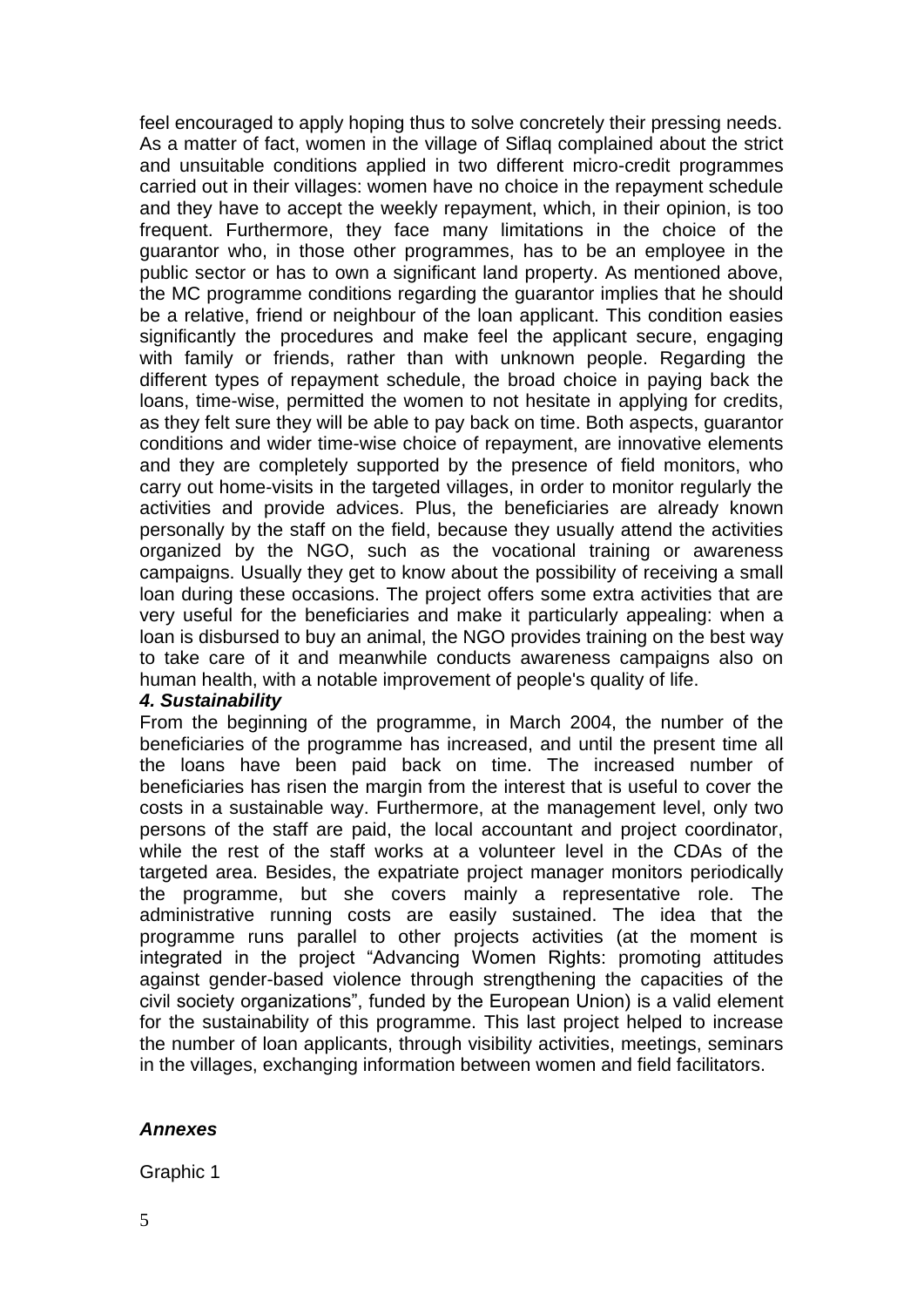

The MC programme until now has involved **1.314 women**, in **8 targeted** villages, and it has disbursed **2.360.800,00 EGP**.

The chart bellows shows for each village the number of women beneficiaries, and the amount disbursed until today (the currency is in Egyptian Pounds, EGP).



following: Total number of women for project Animal husbandry: 1.046 Commercial: 245

Handicraft: 23

The chart below shows the projects for each village: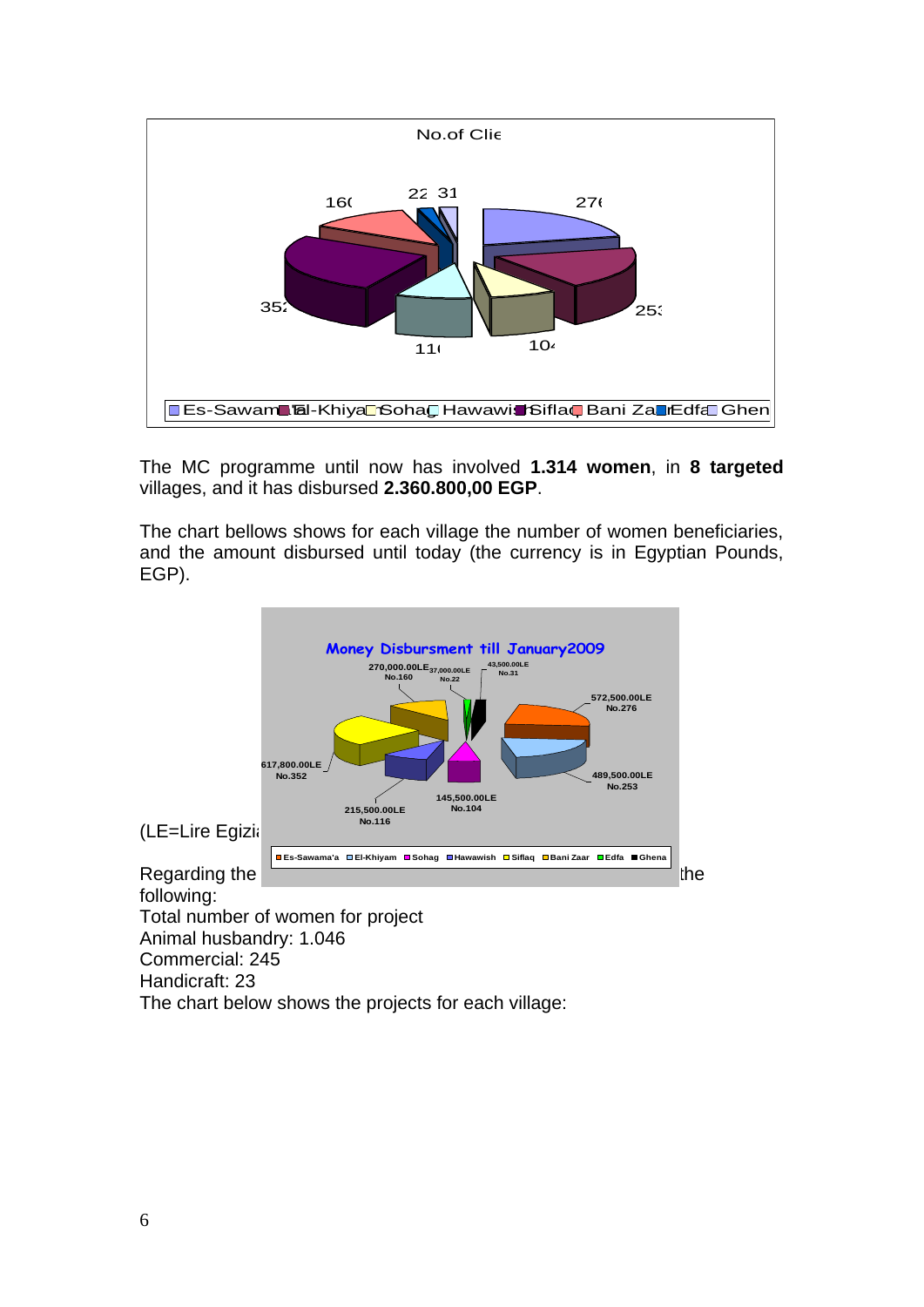

The table below shows the repayments percentage average



The loan term is determined by the beneficiary's need. The table below provides a general overview of the different kinds of loan granted to the beneficiaries.

| Loans<br><b>Type</b> | <b>Amount</b>  | <b>Duration</b> | <b>Total</b><br>Repayme<br>$n_{t}$ | <b>Monthly</b><br>% | <b>Monthly</b><br><b>Repayment</b> | <b>Total</b><br><i>interest</i> |
|----------------------|----------------|-----------------|------------------------------------|---------------------|------------------------------------|---------------------------------|
|                      | <b>EGP 500</b> | 10<br>months    | 550                                | 1.00%               | 55                                 | <b>EGP 50</b>                   |
| $\overline{2}$       | <b>EGP</b>     | 12              | 1120                               | 1.00%               | 94                                 | <b>EGP 120</b>                  |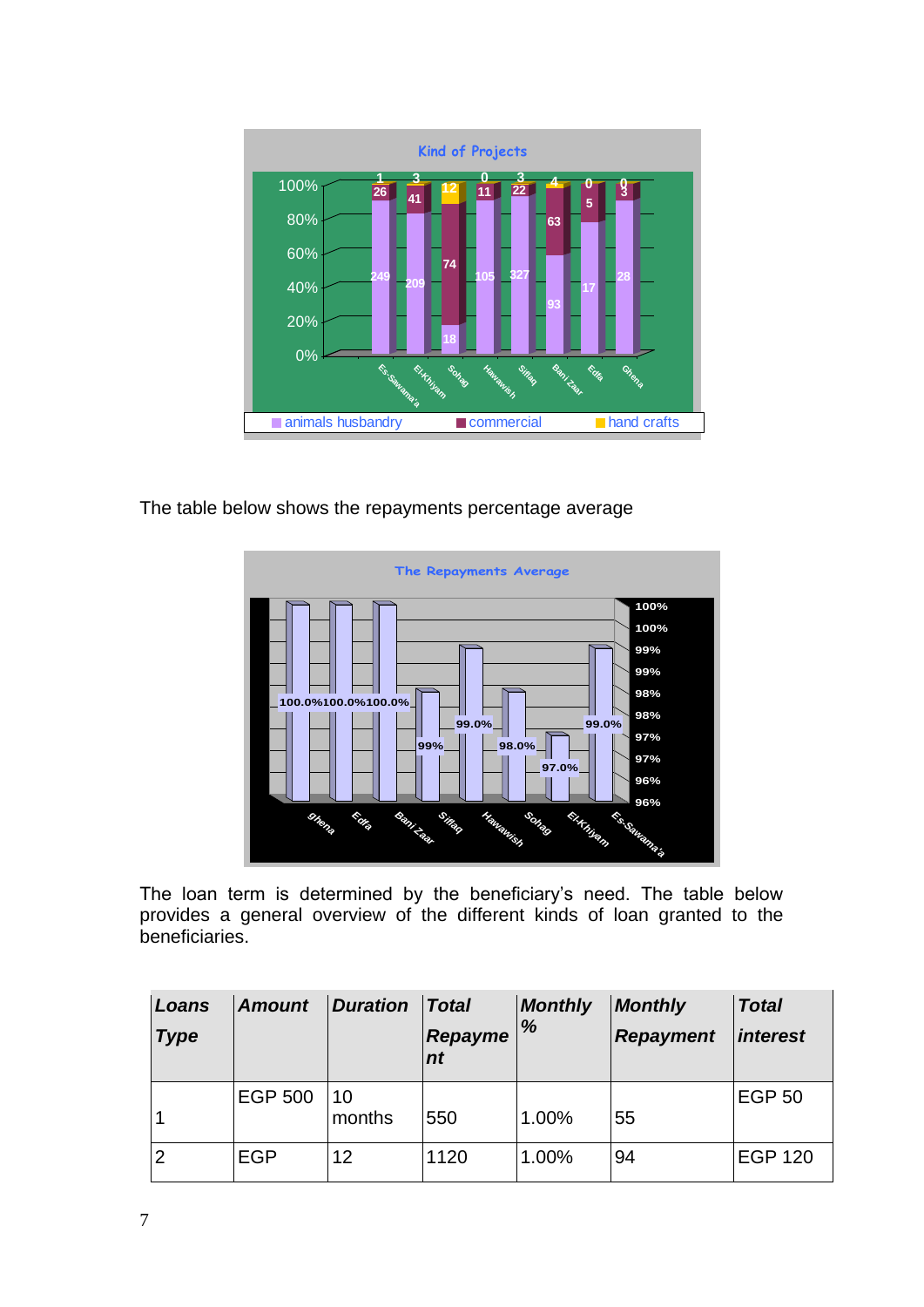| Loans<br><b>Type</b> | <b>Amount</b> | <b>Duration</b> | <b>Total</b><br>Repayme<br>nt | <b>Monthly</b><br>% | <b>Monthly</b><br><b>Repayment</b> | <b>Total</b><br><i>interest</i> |
|----------------------|---------------|-----------------|-------------------------------|---------------------|------------------------------------|---------------------------------|
|                      | 1,000         | months          |                               |                     |                                    |                                 |
|                      | <b>EGP</b>    | $\epsilon$      |                               |                     |                                    | <b>EGP 180</b>                  |
| 3                    | 1,500         |                 | 1680                          | 1.00%               | 140                                |                                 |
|                      | <b>EGP</b>    | $\epsilon$      |                               |                     |                                    | <b>EGP 240</b>                  |
| 4                    | 2,000         |                 | 2240                          | 1.00%               | 187                                |                                 |
|                      | <b>EGP</b>    | 15              |                               |                     |                                    | <b>EGP 450</b>                  |
| 5                    | 3,000         | months          | 3450                          | 1.00%               | 230                                |                                 |

### Kinds of repayment

The clients are allowed to ask for a rest period of a maximum three months before starting the repayment.

In addition to the kind of repayment illustrated in the table above, the MC program foresees four more kinds of repayment for its creditors according to their possibilities. The first one is organized as follows: the creditor can ask to repay in 15 months.

The second one is also for 15 months, but the creditor starts to repay after the first three months.

The third one foresees a repayment every three months.

Under the fourth one the creditor starts to repay after the first three months.

Portfolio management

Lending methodology: individual lending to women

Interest rates: 12% p.y., no commissions (1 % per month, according to the type of project and the payment schedule fixed by the credit officers with the beneficiaries themselves).

Minimum amount of the loan: EGP 500

Maximum amount of the loan: EGP 3000

Grace period: 3-6 months

Repayment period: 9 months-1 year

Kind of guarantee: guarantor

**Procedures** 

The credit policies and procedures are systematized in a manual, specifying: Loan conditions (interest rate, loan size, duration and repayment methodology, security);

Loan disbursement procedures;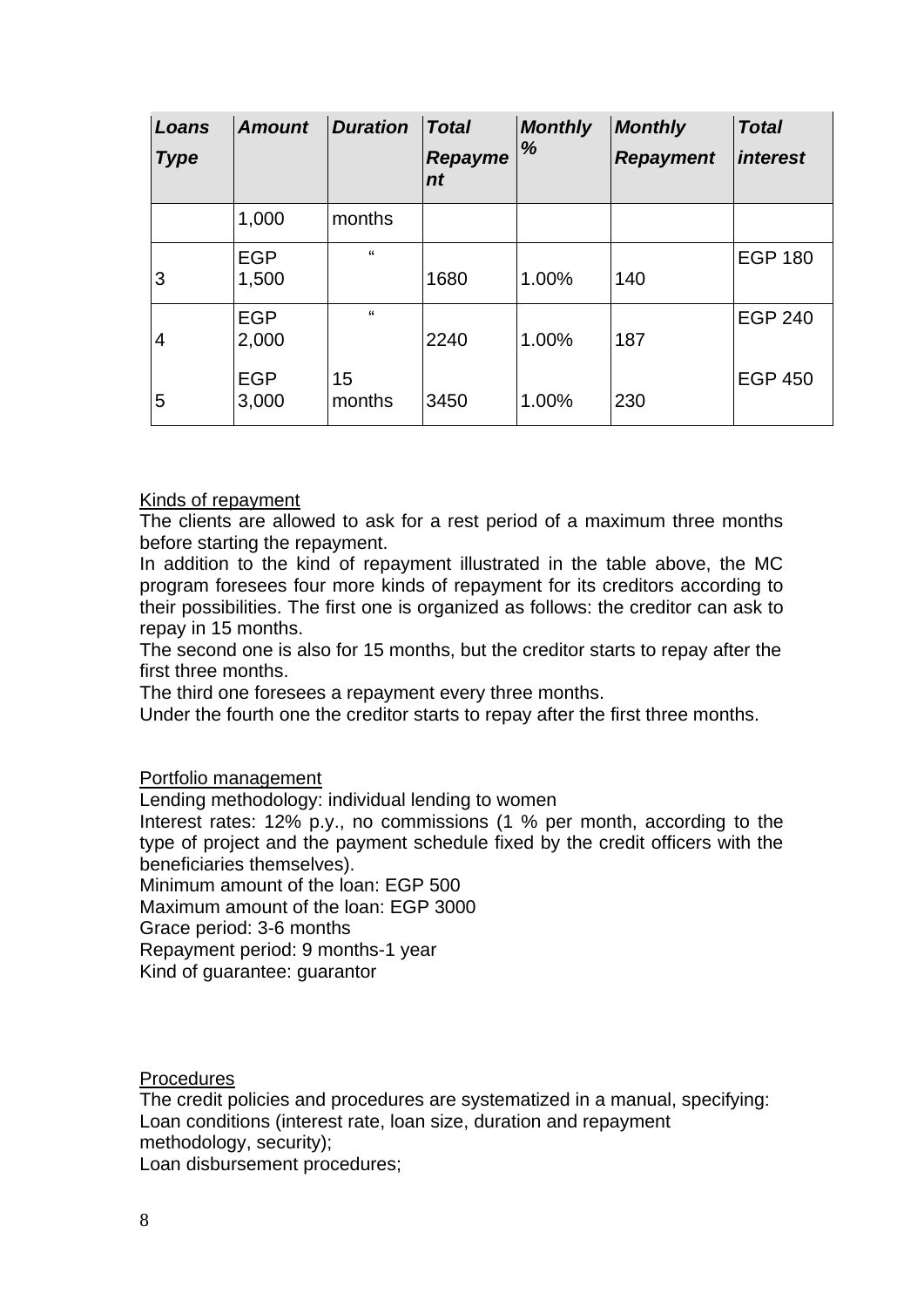Loan tracking procedures; Delinquency procedures; Loan management; Incentives system for the field staff; The manual has a translation in Arabic language.

#### Risk identification

The programme staff recognizes elements of risk the following: loss of money, loss of data, and competition.

They do not believe in credit scoring systems because of their strong commitment in working in the field of development. They state that there is trust and confidence in the people towards the employees of the CDAs and the Credit Officers of the program, and with a small effort they can realize immediately if the project proposed is feasible or not and the credit subject to recovery.

### Credit risk coverage-delinquency procedures

All the repayments are monitored by the Credit Officers. In case a client doesn't repay back once or twice, the Field Supervisor and the Administrative Accountant will visit the client with the Credit Officer to understand the situation and to find possible solutions. At the same time, the Field Supervisor with the Facilitator will start monitoring the client to reschedule the repayment according to her situation. The client is requested to pay back, in any case and circumstances, the 1% interest on the monthly installment. As for the repayments, they are rescheduled but they are never cancelled. Even in case of disaster the credit is only frozen, hoping that the woman can recover from her situation and be able to cancel the debt in an sound way.

### Financing strategy

From a single bank account from which the first loans were disbursed, now the program relies on two bank accounts, one for the principal and one for the interest.

### Impact on the beneficiaries

The impact assessment underlines that numerous factors influence the loan use, such as the initial resource base of the client, the number of the family members and their ages, the health of the household members, the type of business chosen, the woman power in the decision making, the amount of the loan, and the period of time participating in the program. All these aspects, in some way or another, can affect impact, creating different results.

### Economic impact

After fully paying the loan and paying all the business expenses, all women achieve a surplus.

The profit is usually spent for family needs: food consumption, school fees for children, clothes for the family members, tools and furniture for the house, external and internal house rehabilitations.

Women do not gain a high profit from their projects, but certainly they improve their and their families' living conditions, having access to more resources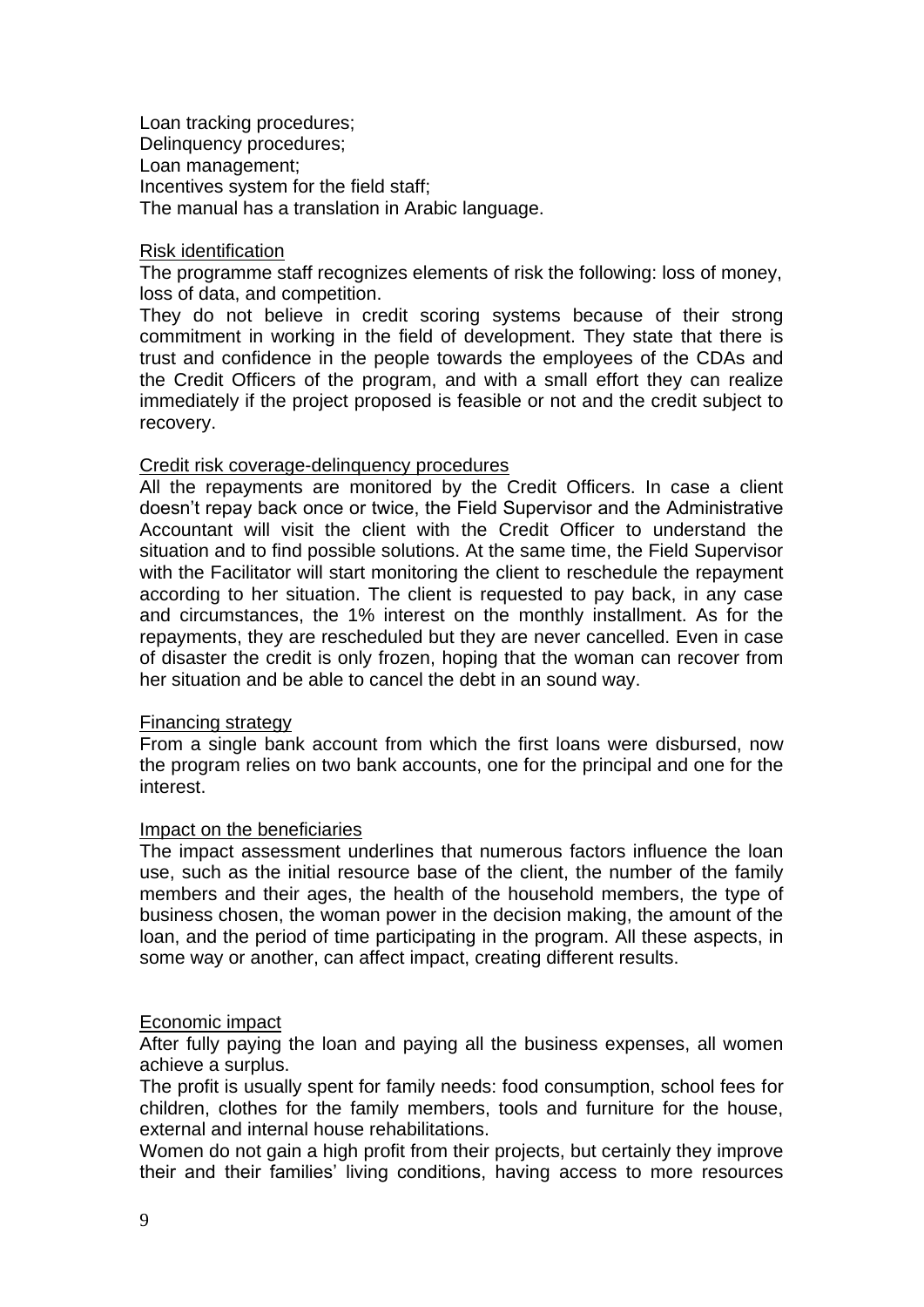than they used to have. It is a chance to enhance themselves through an honest tool, which makes them feel respected in the society.

Concerning food consumption, for example, in many families the quantity of expensive and nutritious food increased: meat is consumed not only once a week or once every two, as it used to happen before the loan, but twice a week, usually on Saturday and Thursday.

Sometimes, women reinvest part of the profit in another project: for instance, they buy another animal in order to start a new project.

Even though savings, in general, are very low, because the family tendency to consume is high at their subsistence level of living.

Many women are able to collect small amounts of money to take part in associations. Associations are a safe and productive type of investment: a group of women join together and each of them pays a fix amount of money every month, at the same time every month each woman gets the shares of all the other women. Every month a woman gains a big amount of money to face more consistent expenses, such as the daughter's wedding.

### Social impact

In general, after the loan, it has been noticed that, in some extent, the woman's role in decision making has changed: now she has something to say at home, she brings income like her husband. Therefore, she decides by herself how to spend the money without asking any permission to her husband. The big change is related to the possibility of the woman to contribute to the family expenses and necessities, satisfying concretely her children's needs. From a financial perspective, now the woman does not feel completely dependent on her husband, she feels that she can depend on herself and on her own capacities to manage resources that in the past were only a peculiarity of her husband. In other words, a woman's access to her own source of income reduces her husband's control over her and her financial dependence on him.

There are cases in which women enjoyed almost full control over their projects: they have been able to use the money for their own purposes and to have full support from their husbands. However, these cases, in which husbands do not impose any restrictions of any kind on their wives, are quite a few.

For example, Hamda is a woman who, through the loan, has slightly increased her self-confidence and her strength. In fact, the financial independence has increased her mobility, her decision making power in the family, and her level of awareness in the community. One decisive feature of the 'success' of this story is the fact that the woman enjoys a high degree of autonomy from her husband who at the very least does not interfere negatively in the project.

Especially in Sohag, women said that since the loan brings in the family more income, fights for scarcity of financial resources have reduced incredibly, thus diminishing the economic stress, which affects positively the family atmosphere, since the mutual understanding between the spouses is increased. For example, a better economic situation decreases the number of women sent back by their husbands to their father's house.

### Family's involvement in the project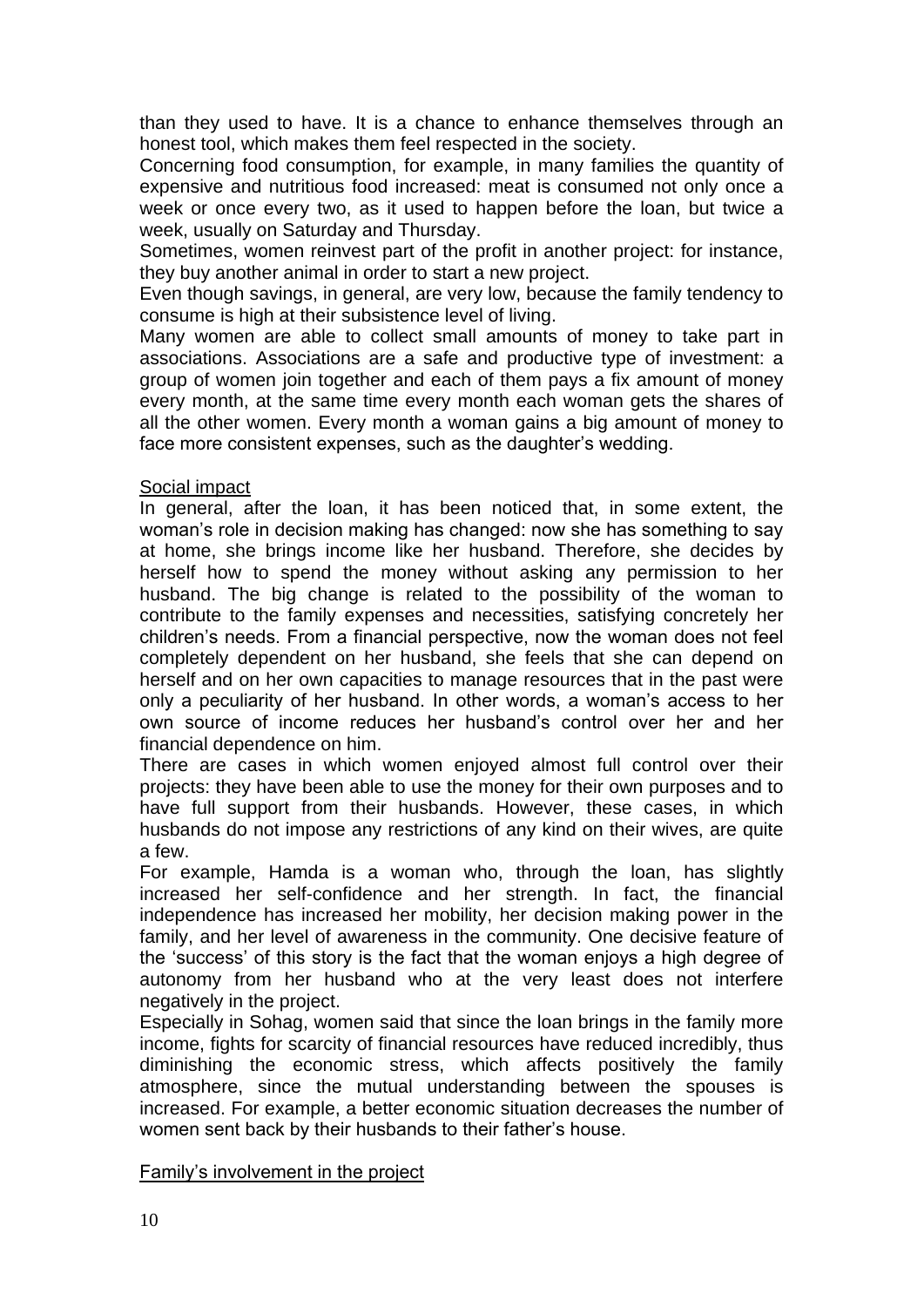Concerning the married women, in most cases, husbands contribute to the improvement of the family wellbeing. Most men sustain their wives physically and financially in the project. They become a kind of 'external assistant' in the management of the loan, and they fulfil all the duties outside the house, such as buying and selling things in the market. In almost all cases, men working in husbandry projects engage in selling the animal in the market at the end of the project. Furthermore, in many cases, like in Bani Zar, the husband also helps the wife in feeding the livestock, and accompanying her to collect the fodder. This cooperation in the project occurs in Sohag as well. Husbands accompany their wives to different areas of the Governorate to buy cheap clothes, and to sell it at a higher price back in Sohag. In other cases, husbands buy vegetables in the market in the early morning, in order to allow their wives to sell the food later.

Concerning widows and divorced women, the members of the family cooperate with them in the project: in many cases, the brother or the older son accompanies the woman to the market. Widows have a greater freedom in moving alone in the village. In general this partnership between the members of the family in managing the project plays without any doubt a role in the success of the project.

Most of the times, the borrowers' family support them during the repayment of the loan: husbands and brothers are responsible of the project since in many cases they are the guarantors of the loan.

**Documentazione fotografica**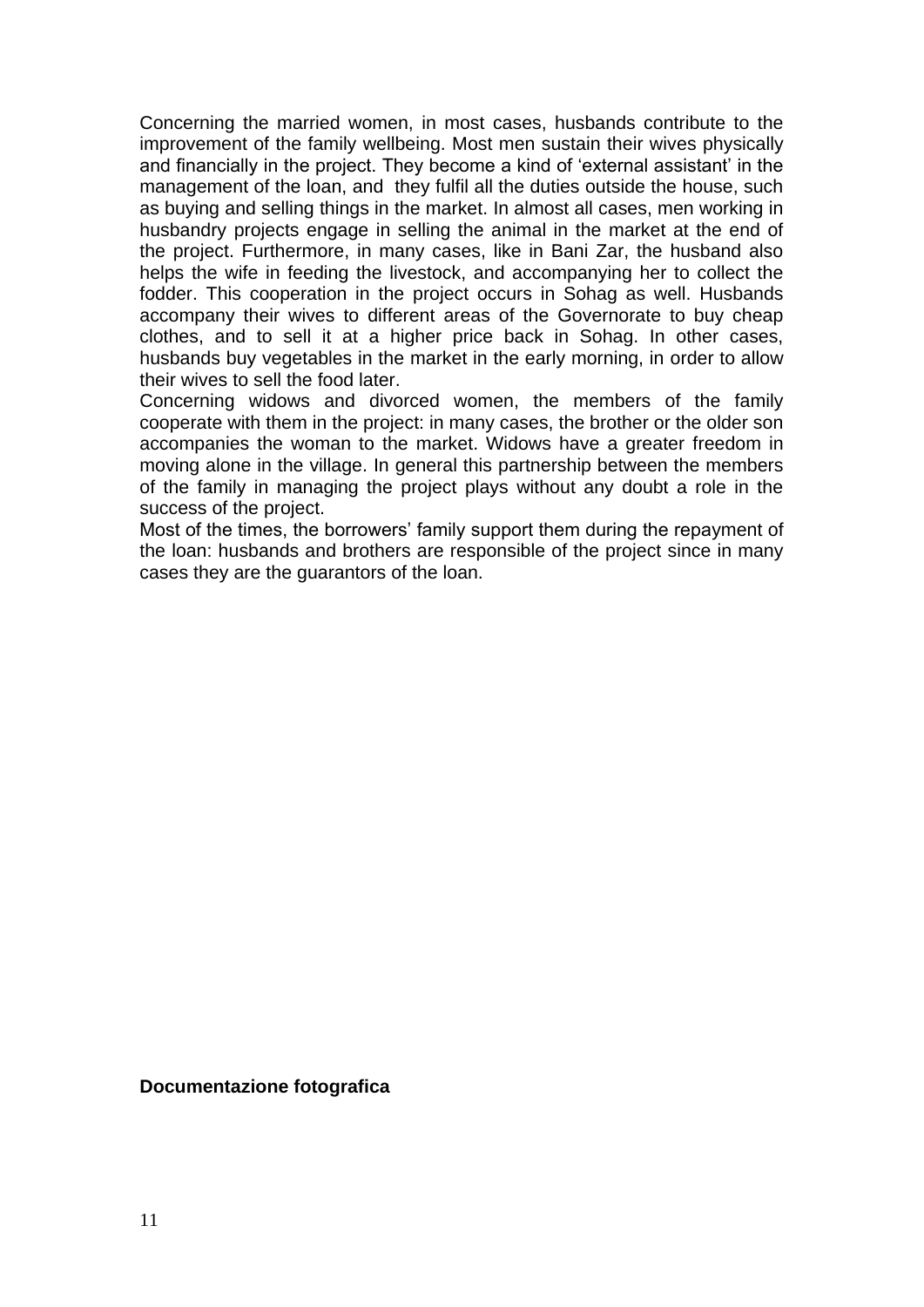

Ana'am El Bebary Ahmad, from Siflaq, with her greengrocery project, started in March 2004, she has been the first beneficiary to receive a microcredit loan).



Sharbaat Hares Aly, from Sohag, started in 2004 an animal husbandry project, consisting in collecting animals belonging to other women from the same area, raising and then selling them.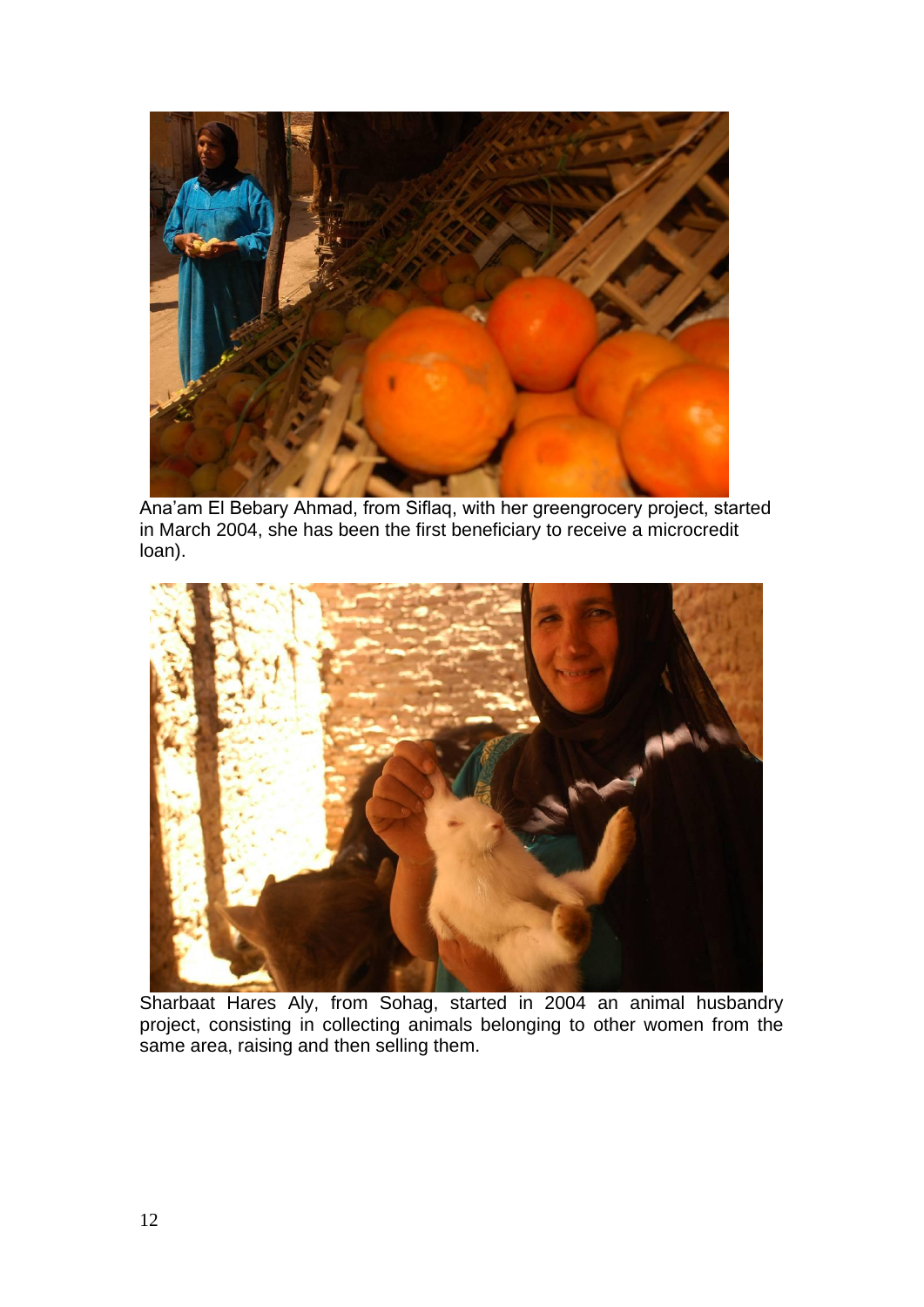

Tafidah Mohammad Hossein, from Dar es Salaam, in 2007 received 2000 EGP to set up a small eatery for *foul* and *ta'ameya* (typical Egyptian meals made of beans and chick peas).



Nagwa Hashim Ahmad, from Siflaq, started in December 2004 a project of poultry husbandry and selling, with an initial amount of 1500 EGP.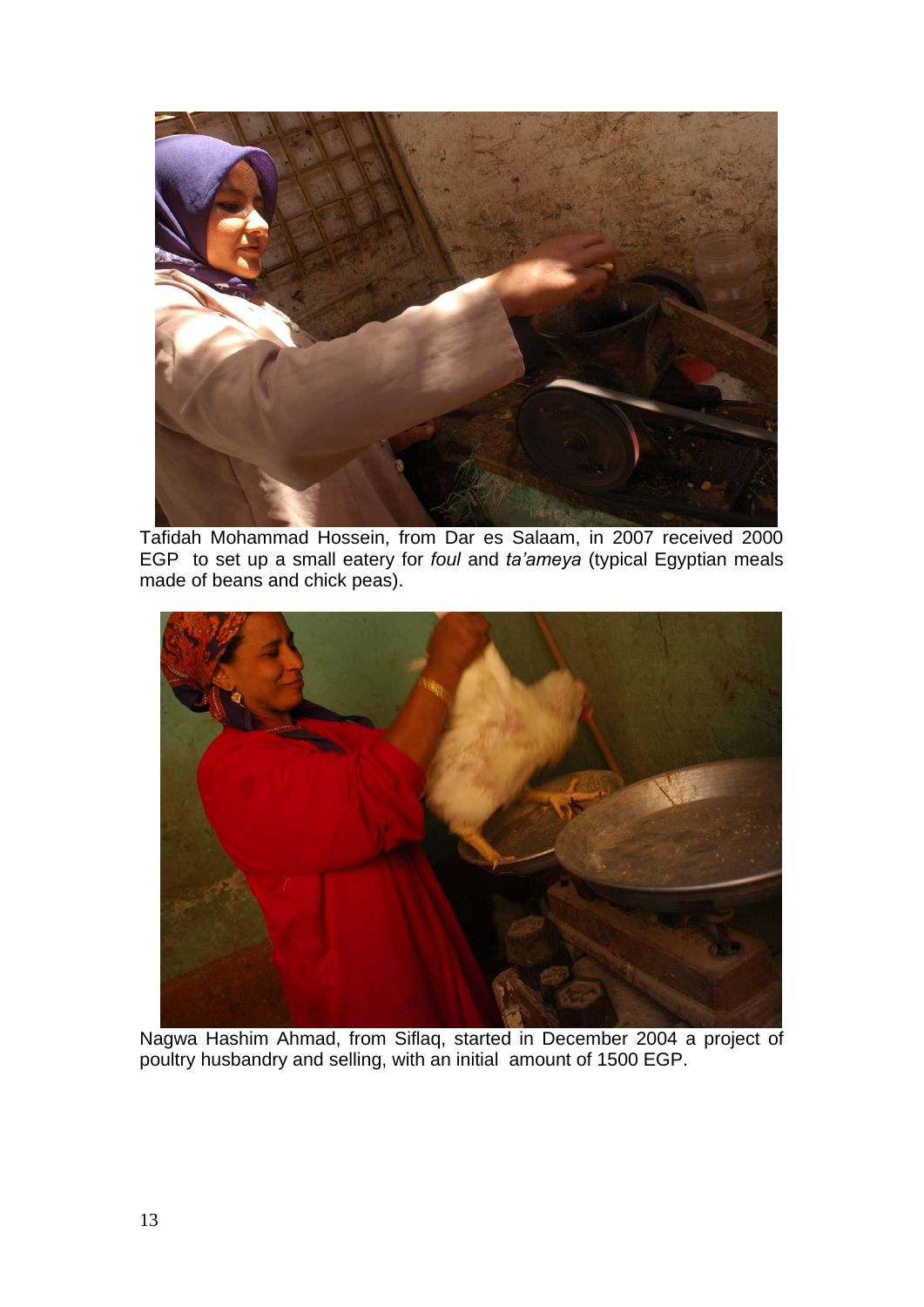

Sharh Bekry Mahmoud, from Dar es Salaam, got the loan twice: in December 2006 and again in March 2007. With the grant obtained from MA.I.S. she could buy a beehive and start producing honey.